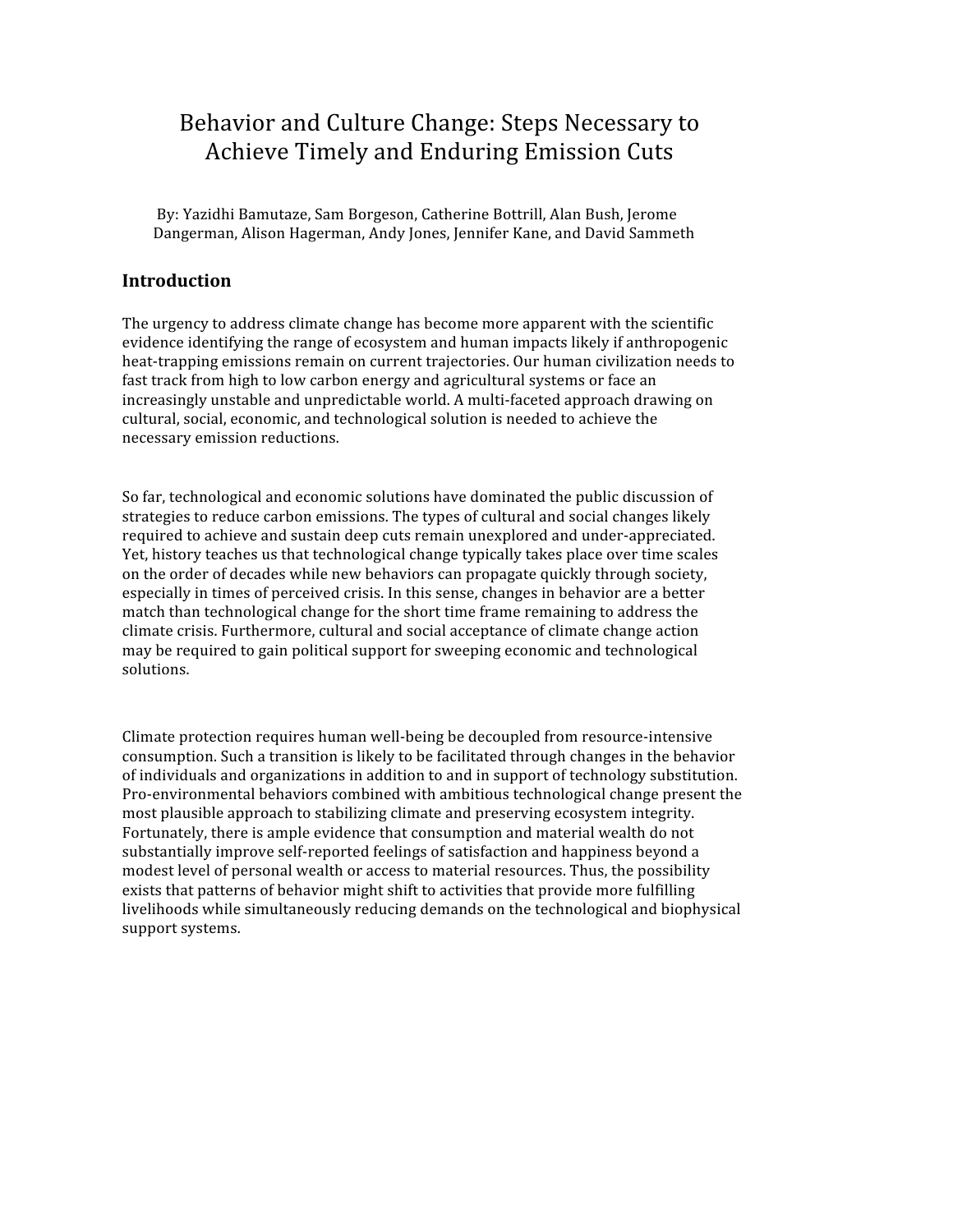# **Existing tools proposed to address sustainability and behavior are not sufficient**

Many of the proposed solutions for addressing sustainability issues are either economic or technological in nature. However, economics is an incomplete behavioral science. Individuals are driven by more than prices. Our behaviors, underpinned by our biology, are also shaped by our values, our social norms, and our relationships, especially with our close relatives. What might look like a market failure may in fact be a failure of market theory. For instance, research shows that many energy efficiency technologies could be implemented at negative costs ‐ the discounted stream of energy savings outweighs the initial capital costs. If energy efficiency improvements save money and reduce environmental impacts, why are they not implemented more widely? Do institutions and individuals fail to recognize the true value of these resources ‐ an information gap? Do they lack the financial incentives to make these changes attractive to implement? Or are they just naturally inclined to favor business as usual ‐ a form of social inertia?

The technological management approach to sustainability depends on more and more efficient resource uses and generation of energy to supply an ever increasing demand. It would be a mistake not to pursue all low carbon energy sources and technological innovations given the urgency to reduce emissions. However, every technology bring with it unintended consequences. Because the scale of human activity is global, these consequences are increasingly global as well. In addition to climate change, we are threatened by environmental toxics, water pollution and scarcity, air pollution, ecosystem collapse, and a whole host of conflicts rooted in resource scarcity. If we concentrate all of our efforts on meeting the increasing demands of a continuously growing addiction to energy, we will only buy ourselves a bit more time on the treadmill‐ In the long run (and not-so-long run) we need to address the behaviors and appetites that are driving this treadmill, and to do so, we will need a more complete understanding of human behavior as it relates to sustainability.

# **New tools to address sustainability and behavior will draw from a multitude of disciplines**

There exists a broad set of disciplines that could contribute to our understanding of behaviors related to sustainability, especially sustainable patterns of consumption. These include fields such as ecology, evolutionary biology, anthropology, political science, economics, ethics, philosophy, religion, ethnic studies, sociology, cognitive science, and psychology (See figure 1).

Additional information on the contributions of the biological and social disciplines to understanding behavior, as well as important considerations, such as ethics, long‐term cultural values, and developed versus developing countries can be found in Appendices 1‐5.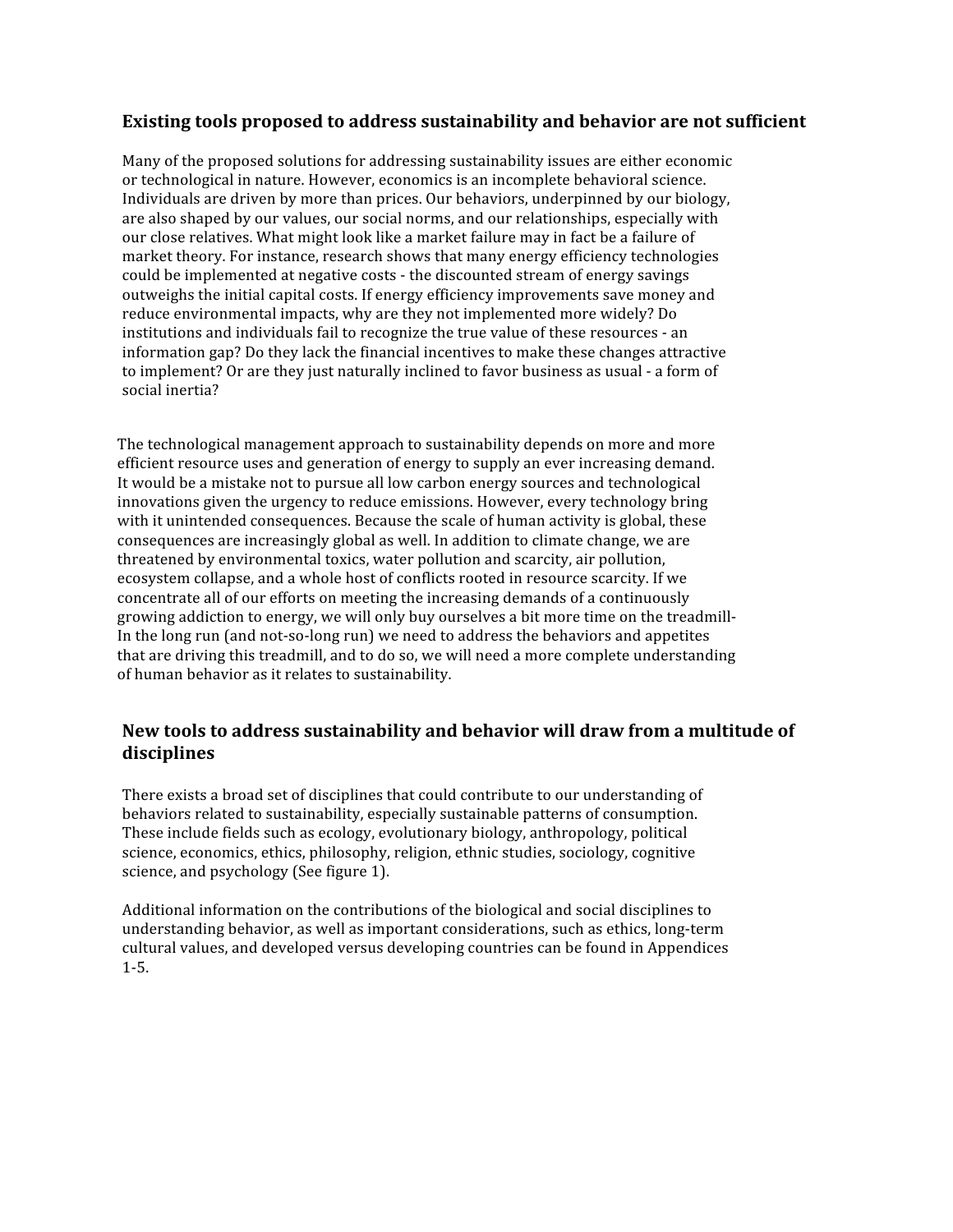

**Figure 1: Disciplines to draw on for a new behavior science**

### **Proposal**

Climate change, environmental degradation, pollution, and many other interconnected and increasingly urgent sustainability challenges are all unintended consequences of our collective activities. The short term fix required by climate change in particular will require collective action and demand mitigation fast enough and at a scale sufficient to buy time for the deployment of a low carbon infrastructure. Across both short and long time scales, an understanding of the sophisticated manner in which human beings make individual and group decisions and the many social, economic, and biological factors that shape behavior and consumption must be developed and applied to the challenge of aligning individual behaviors with a common interest in a sustainable future. (See Appendix 6 for an example of an institutional structure that could carry out this work in conjunction with researchers from other already established institutions.)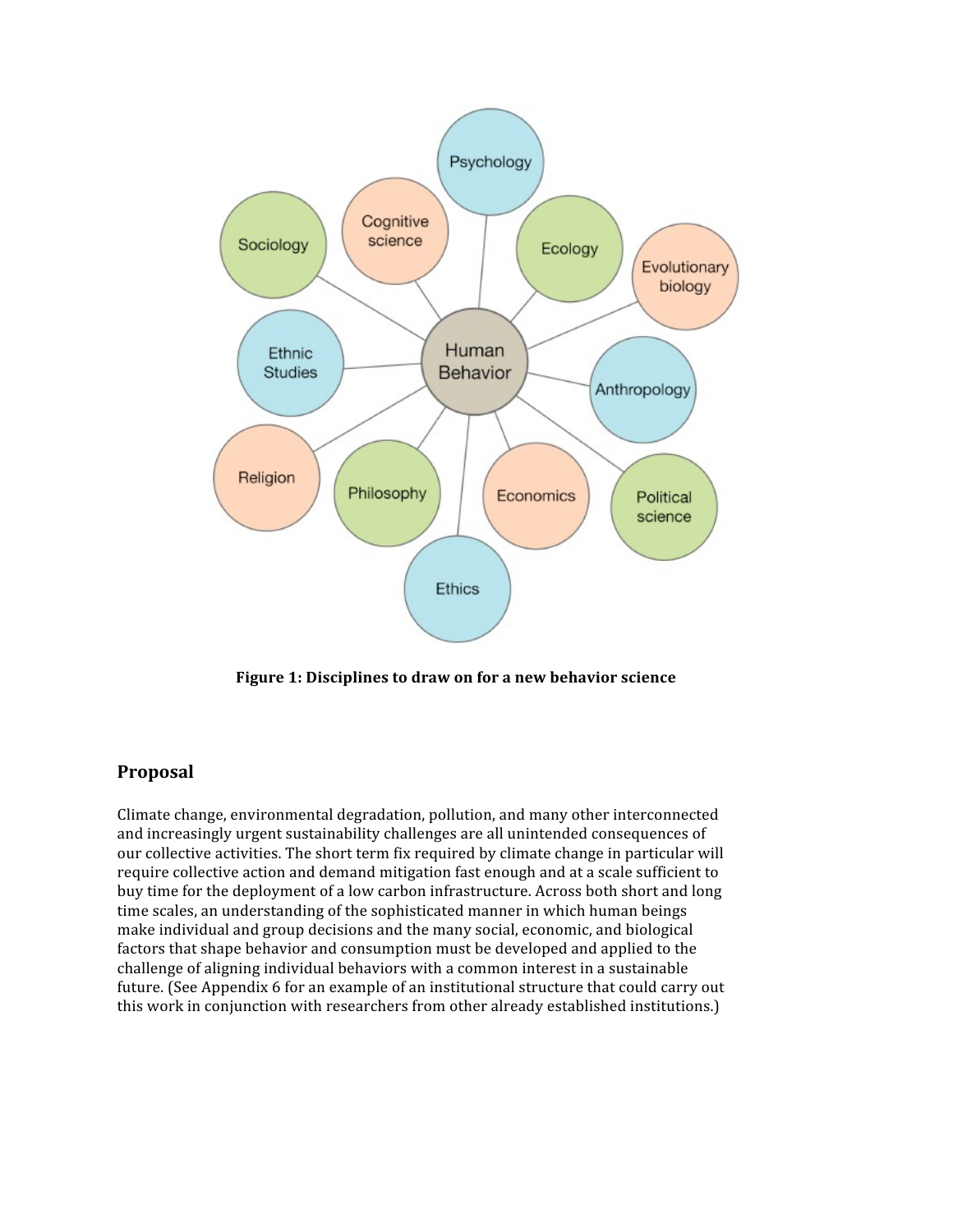Specifically, we must address the following questions:

1. Which behavioral changes can improve sustainability? More specifically, what are the critical behaviors that might most reduce our carbon footprint in the next twenty years and what are their determinants?

2. How does decision making work around those behaviors, e.g. What is the role of culture, values, norms, etc.?

3. Using the information that we learn from question 2, how can we best design policies and interventions to further sustainability goals through behavior change?

### **Research Program**

It is too late to develop a perfect theoretical understanding of behavior and culture before taking the first steps to steer them toward sustainable outcomes. We must adopt an attitude that allows important research on behavior to progress while engaged in the practical work of addressing our most pressing problems. We propose a program that initiates and studies the outcomes of diverse "sustainable behavior" projects. In the finest tradition of empirical science, it will adjust and adapt to steadily improve our theoretical understanding of the issues while cultivating and disseminating the most effective approaches to improve real‐world best practices.

The program will:

1. Explore the diversity of behavior change strategies by drawing on multiple disciplines with insights to offer on the nature of human behavior.

2. Investigate the interface of behavior change with technology, economics and politics.

3. Develop metrics and criteria to enable comparative measurement of behavior change success.

4. Create and empirically test behavior change models and disseminate the most successful ones.

5. Support timely and aggressive programs in efficiency, conservation, and consumer education.

6. Develop the theoretical understanding and real‐world experience to better inform policy making processes and improve their outcomes.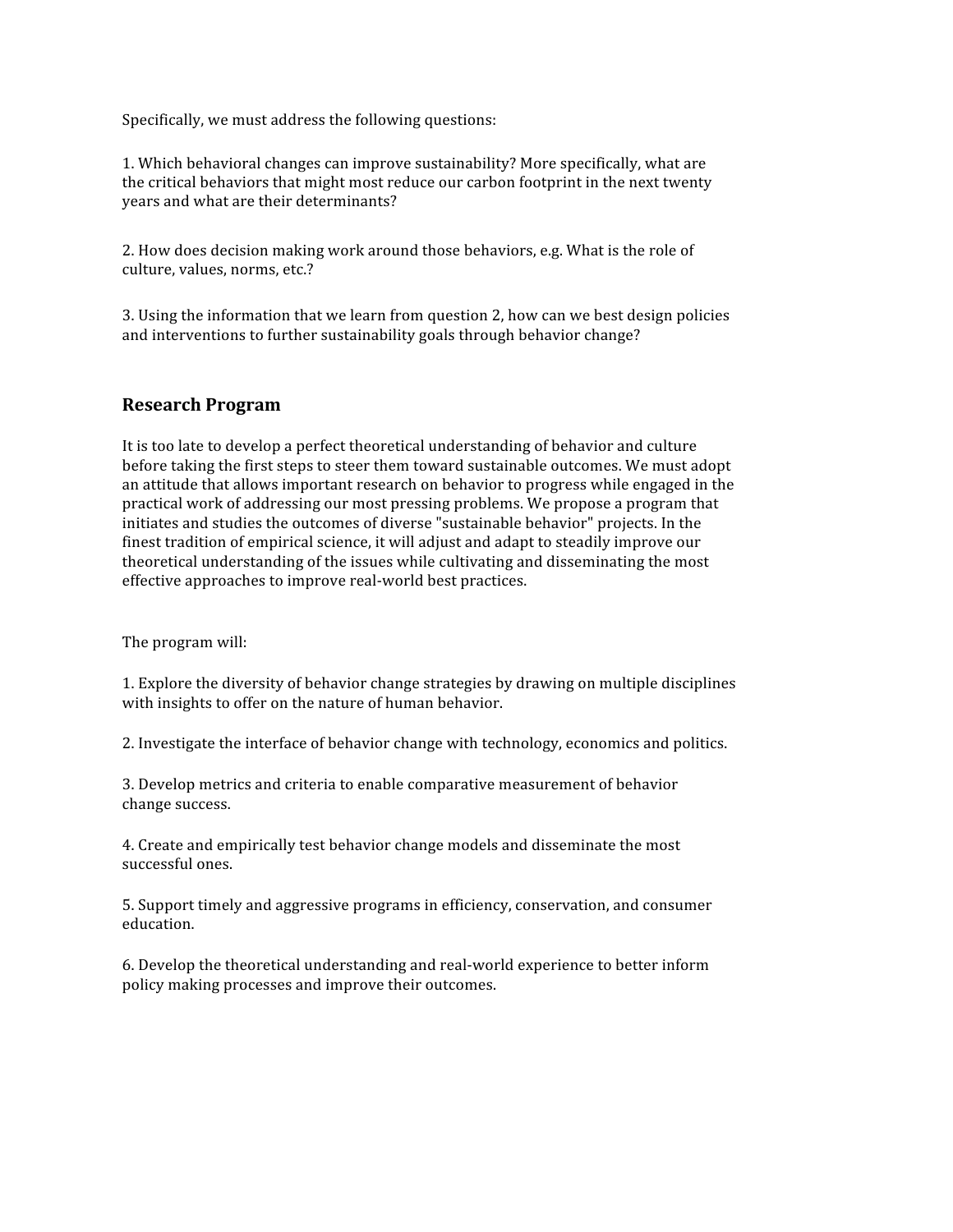# **Research Findings Communication and Implementation Strategy**

In order to move society toward more sustainable behaviors, research findings and recommendations for the design of policies and interventions will need to be communicated to both policymakers in the public sector and practitioners in the non‐ profit and business communities. This can be achieved by distilling findings and recommendations into toolkits for policymakers and practitioners, which contain guidelines for identifying behavioral drivers and the best points of leverage for behavior change. These should be made widely available.

Implementation of behavior change campaigns using information garnered from the research will necessitate leadership from within both the public and private sectors, as well as active public dialogue about desired sustainability goals. This discussion could occur in the public sector at many levels, such as within local communities, within state governments, and among national leadership. Based upon goal prioritization and information from the toolkits, these different levels of governance could design policies that would best facilitate desired changes in behavior. Champions within the private sector could also take up the cause to identify sustainability goals and lead behavior change initiatives among their employees and customers.

# **Conclusion**

Opportunities exist to decouple our sense of well‐being from material consumption and such a cultural shift could have broad implications for achieving sustainability ‐ a stable climate and well‐functioning ecosystems that will provide resources for many generations to come. Rapid shifts in consciousness have occurred before.

The field of positive psychology indicates that one of the things that makes us happy in life is having a sense of meaning; aligning our actions with our high‐level intentions makes us feel good. We call upon our leaders, both political and cultural, and our fellow citizens to rally around the common goal of accomplishing sustainability. This would provide us with an organizing principle, permitting us to find meaning and achieve a measure of happiness in the present as we create a better future for our children. There are many simple things we can do now to begin on that path:

1. Reduce meat consumption (lose weight, improve health, reduce impacts)

2. Give gifts that are not things or make them yourself (more meaningful, reduced impacts, reduced unwanted stuff, improve quality of life and strengthen connections)

3. Use your influence at work (organizations often have more power than individuals)

4. In particular, consider the impacts of your biggest investments and most enduring decisions (only a handful of decisions in life determine where we live, what kinds of appliances we own, and how efficient our homes and vehicles are)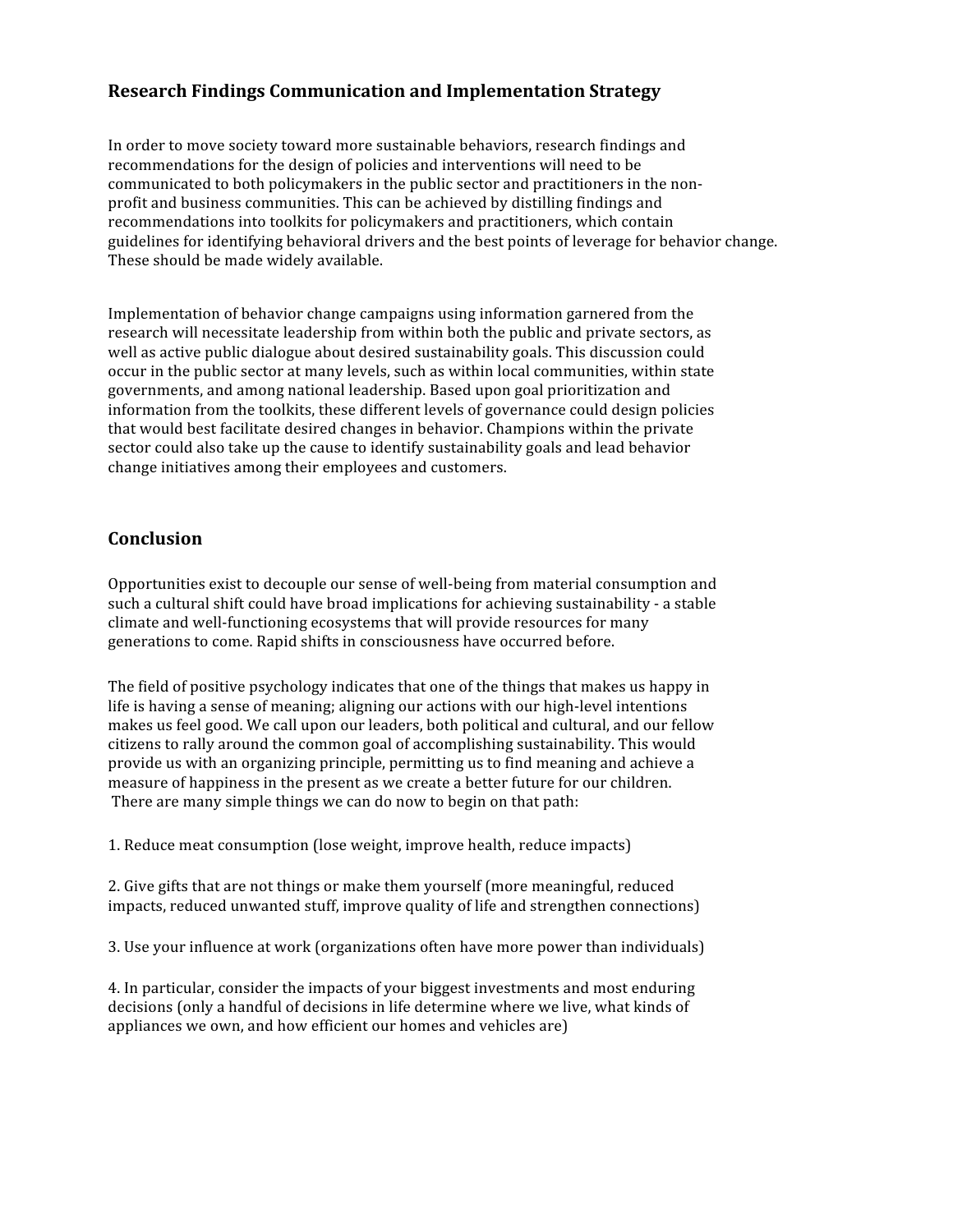Many of these changes to reduce material consumption in fact come at zero up-front cost and will tend to save money, increase free time, improve health, promote human interaction, secure a brighter future, create better neighbors, and provide sense of meaning and collective action while at the same time reducing global impacts and the costs of mitigation programs (CO2 prices), through rapidly reduced emissions.

The changes needed to rapidly align out behaviors with the goal of creating a stable and productive future are significant. New, interdisciplinary research can inform our understanding of how behavior works and how to package initiatives in effective ways that are compatible with cultural norms and expectations. New institutions are needed to conduct this research, educate the public, and accelerate change. However, these things will take some time. One thing is clear in the immediate‐term. Leaders must promote a socially positive, lower consumption vision of the future and challenge citizens to do their part for their nations and the world. This goal will grant us a sense of collective meaning in pursuit of a shared social objective while reconfirming our ingenuity, the quality and vision of our leaders, and the power of self‐ aware intelligence.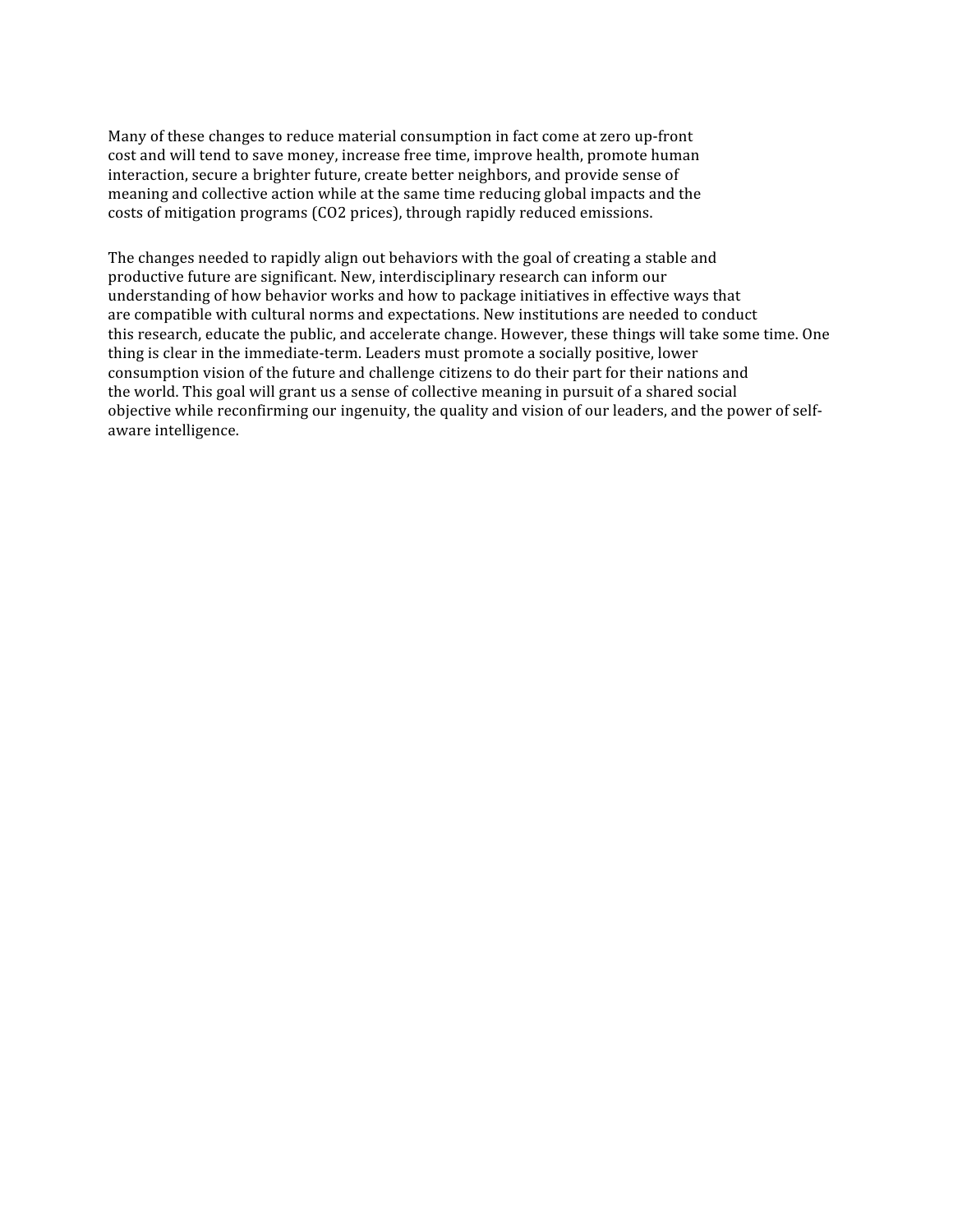### **Appendices Areas of Consideration**

### **Appendix 1 Biological Determinants of Behavior (Sam)**

#### **The Biological Basis of Behavior**

There is a slippery slope from discussing the potential for behavioral and cultural change to discussions of free will and determinism. Everyone intuitively understands that there is not a clean mathematical description of the factors that determine his/her behavior and that behavior is not pre‐determined. However, there do seem to be common patterns in aggregated human behavior and statistical patterns of individual behavior. Clearly, simple utility maximizing behavior is a long way away from the sophisticated, sometimes hierarchical, at times altruistic or self defeating, and often inscrutable behavior actually observed in people, yet in certain situations, it provides a good model. However, in many other situations, including matters of social values, self identity, and common interest, it is a poor one. As highly intelligent social creatures, we apply a great deal of our mental capacity and intuition to understanding and interpreting each other, yet we can hardly summarize all the complex and possibly irreducible factors that lead us to our own behaviors, let alone those of others. It is likely that our intelligence is as much an evolutionary result of our need to understand and relate to one another as it is the source of our behavior. In other words, we may have grown more sophisticated and inscrutable together through a positive evolutionary feedback.

For this reason, it is necessary, though not sufficient, to examine the biological basis for behavior as one of the many factors that influence what motivates people to make the decisions and take the actions they do. Although we wear fancy clothes and go the opera, there is much evidence that we are not as dissimilar from our fellow creatures as we tend to believe. We share a common ancestry and set of biological needs with one another, and to a lesser extent with other mammals and the rest of biology $[1]$ . From an evolutionary point of view, behavioral choices are a mechanism for improving the chances of survival and procreation. In aggregate, there is an evolutionary incentive to continue behavior that has not had any negative effects, because such behavior is safe. New behavior, on the other hand, is risky. "Because that's the way we've always done it" is therefore sufficient explanation for behavior, and we should expect that incumbent behavior will require extended effort (or extreme influence) to change. Similarly, reflexes, instincts, gut reactions[2], habits, and perhaps stereotypes and biases, can all play important roles in helping avoid harmful decisions and danger. After all, high level reasoned though is a resource intensive and time consuming activity. Shortcuts and simplifications of the processes that determine behavior facilitate an ongoing triage operation in which only the most important information is processed by the higher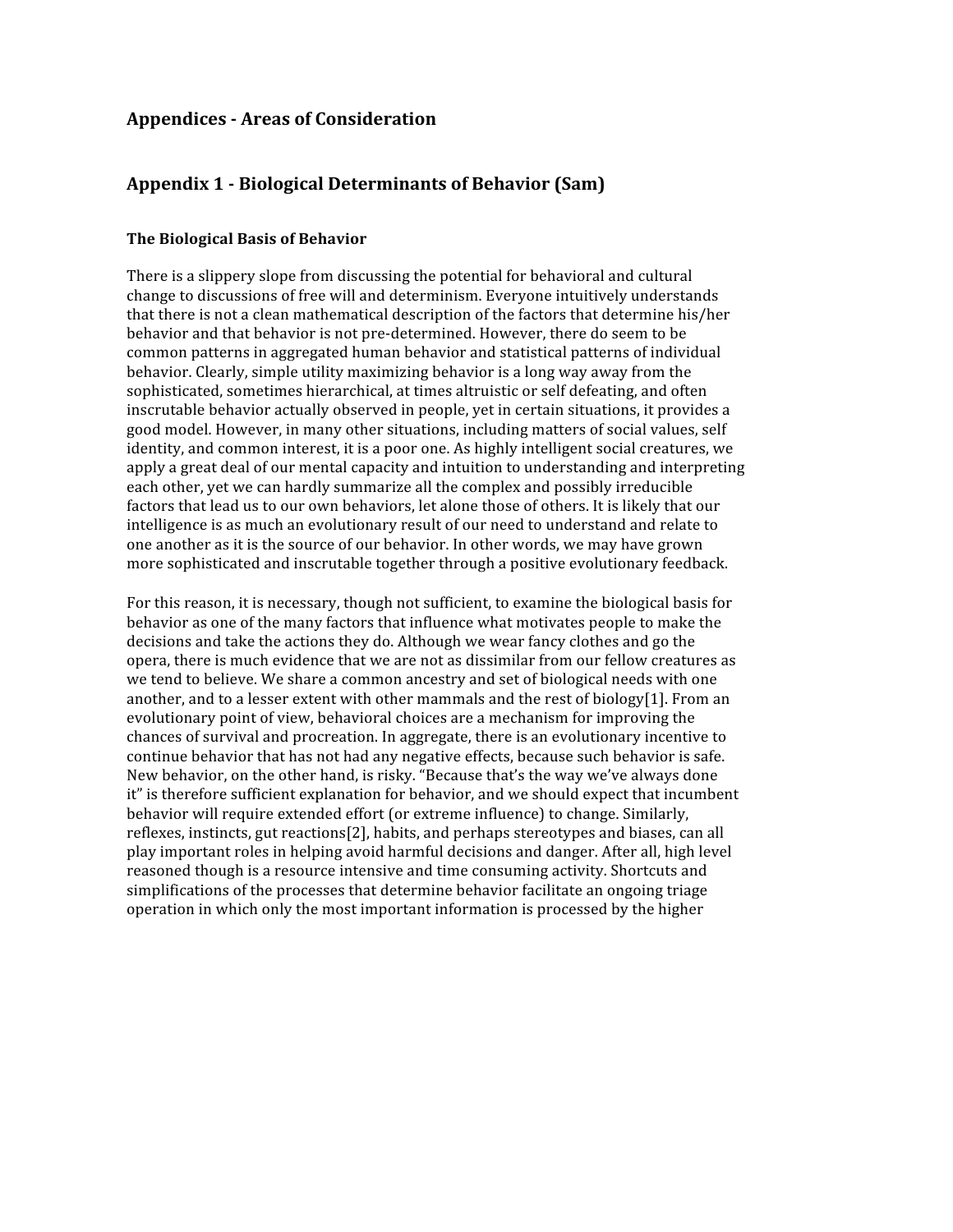functioning parts of the brain. Every one of these shortcuts can be counterproductive, and none (excepting perhaps reflexes) are immutable, yet all things being equal, there has been a selective pressure towards preserving them in aggregate. To counter these, much of the cultural knowledge that we inherit from our elders and refine on our own works to ensure that behavior is socially acceptable and does not slavishly or even primarily extend from our genetic inheritance. Indeed behavior is meaningless absent a social context, and it is correspondingly meaningless to discuss either purely social or purely genetic bases for it.

The motivations for our behavior are often deeply interconnected with our relationships with other people. We behave in accordance with power relationships, ingrained social values, and to evoke behaviors in others that we desire. An argument in favor of altruism (and explanation of the motivation of tribal life) can emerge from the understanding that people often have shared interests and motivations for cooperation. However, it has also been argued that it is the genes and not the people that evolution acts upon (see, for example Dawkins with "The Selfish Gene"). In this model, a directly self destructive behavior could preserve the genes of your relatives and thereby increase the potential for your genes to survive into future generations. The sacrifices of parents for children are among the clearest illustrations of this, but relationships are generally stronger between all family members than arbitrarily selected strangers (and not solely due to familiarity). Thus there is an argument for a genetic basis for different behaviors towards family, friends, associates, and other members of one's "tribe" compared to strangers. Issues of common resource management can be seen to be mediated based on the nature such relationships. As interactions in big cities or between nations indicate, it can be very difficult to realize altruistic behavior across large interpersonal and cultural divides[3]. If we understand long term sustainability as an issue that requires collective actions among distant and anonymous people, we begin to see the need to tap into more powerful drivers of behavior than shared interest.

#### **The Biological Basis of Consumption**

To be alive is to consume. Our metabolism requires inputs in the form of food, water, and oxygen. Our livelihoods require the extraction and transformation of materials and energy from the environment around us. In a very fundamental sense, we would cease to exist without consumption. For many (and certainly for our ancestors), this is a painful reality that divides the fine line between life and death (and the line between success and failure in passing on one's genes). Such a strong selection pressure has surely left its mark on our biology. We experience compelling pangs of hunger and thirst, our metabolisms adapt to periods of scarcity, and we store energy and nutrients in deposits within our bodies. From a behavioral standpoint, it makes sense that people would accumulate and horde resources, and indulge as much as possible in times of plenty. In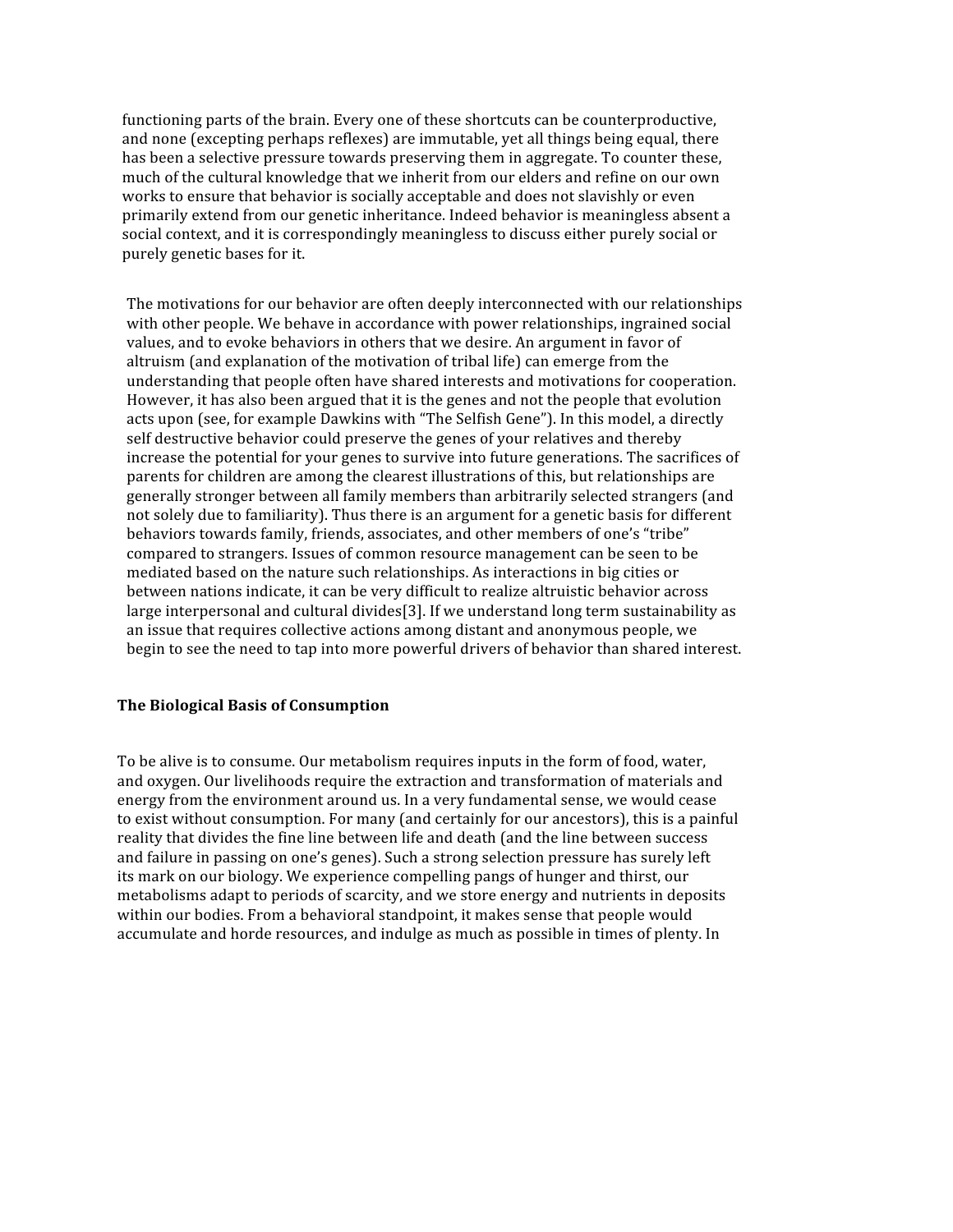fact, these are sound risk mitigation strategies. However, through collective innovation, we have learned to provide for our basic needs and beyond (with notable exceptions). This has propelled most of humanity beyond the conditions of our evolution and we are poorly biologically equipped to deal with the drawbacks. Obesity and addiction are good examples of illnesses associated with consumption that have biological origins in systems of feedback that evolved to compel us to strive to meet our basic needs. However, the biological rewards that are operative in these illnesses are also triggered by all sorts of consumption. In a very basic sense, consumption is a reliable way to experience short term pleasure and something to look forward to doing again. Combined with our remarkable knack for invention and innovation, this has led to a truly astonishing number and variety of consumptive activities, many of which have unintended consequences.

However, the simple model of consumption being its own reward is not the full story. There are at least two other major biological drivers of consumption that should be highlighted. The first comes from the theory of sexual selection. This theory recognizes that natural selection is not the only factor determining our genetic legacy. We are often engaged in highly sophisticated behaviors designed to attract and keep perspective mates. Yet there is an explanation for all of these strange and seemingly superficial activities. The whimsy associated with fashion, physical attraction, public displays of loyalty, wealth, and intelligence are all helping potential mates attract each other's attention and assess the quality of each other's genetic stock. In peacocks, the males have evolved the most elaborate tail feathers imaginable, and among elk, the males have evolved elaborate horns. The evolutionary explanation offered for such extravagance is that unhealthy or unfit animals would never be able to support such biologically expensive attributes. Thus they provide strong evidence for biological fitness and evidence that their offspring will tend to do better than average[4]. Translated into modern culture, accumulations of wealth, conspicuous and wasteful consumption, sky scrapers, sports cars, gigantic houses, outdoor air conditioning, and other displays of excess can be understood as displays intended to attract the attention of discerning mates.

The second stems from the human need for interaction and interpersonal connection. As our means have increased, we have witnessed a nearly unimaginable rate of progress in the technologies related to communication and transportation. Indeed, right after the innovations that address our basic individual biological need for food, health, and shelter, our greatest innovations cluster around transportation and communication. As long as people have the means, it seems, they will expend substantial energy and resources travelling to meet one another and exchanging goods and information. The strength of these impulses have conspired to create great cities, major shared infrastructure, and a seemingly unquenchable desire to travel faster and further. Transportation stands out as a source of substantial environmental (and even personal) harm that is likely to remain a robust and compelling human desire.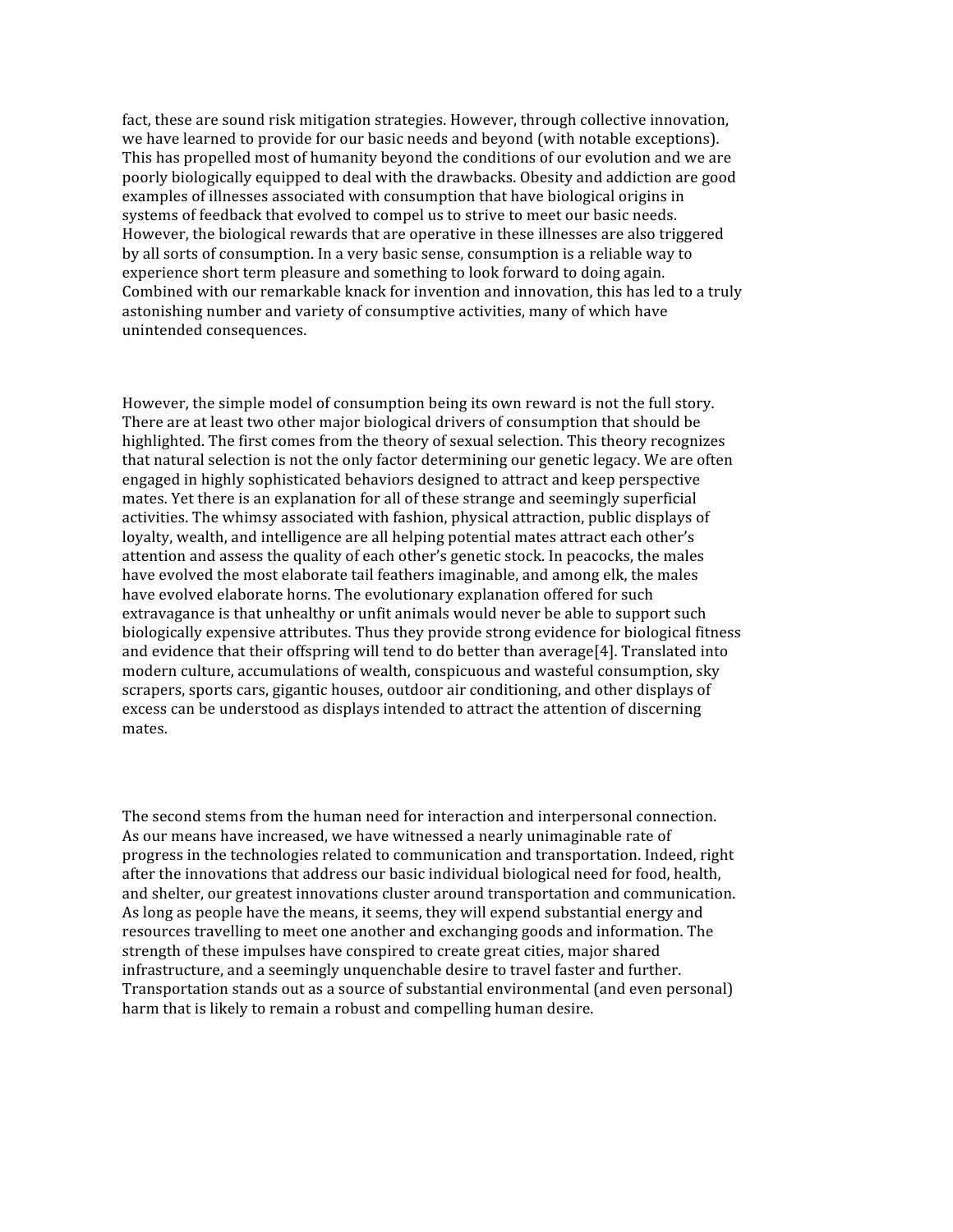[1] In his groundbreaking and controversial work on sociobiology (see his book by that name), E. O. Wilson laid out the argument for the influence of biology on social interactions without invoking biological determinism.

[2] See also for example, Malcolm Gladwell's "Blink" and his discussion of "world views". [3] This is one explanation for "tragedy of the commons" type of resource management

issues, and it can be argued that diffuse and time delayed global impacts of behaviors are the most extreme forms such issues. Climate change, ecological degradation, environmental toxics, overfishing, etc. all have this feature in common.

[4] See for example Matt Ridley's book "The Red Queen" for a more detailed discussion of the many manifestations of and paradoxes associated with sexual selection.

# **Appendix 2 Social Determinants of Behavior & Social Agents (Catherine)**

- Social change can move faster than technological change therefore given the short timescale to mitigate dangerous climate change greater emphasis and resourcing is needed to mobilise social changes in support sustainable lifestyles.
- Policymakers have limited understanding of the collective drivers determining lifestyle construction and therefore have not been able to create an integrated policy framework that could foster and encourage the shift from high carbon to low carbon lifestyles.
- To inform policymakers & social change agents the research community can help by:
	- Developing and testing integrated psychological and sociological behaviour change models tested with empirical evidence. The models need to reflect the key individual and collective drivers shaping behaviour of the individual and group.

 Developing a greater understanding of hardwire and softwire human behaviours, i.e. what behaviours are malleable with the right incentives and co-benefits that would open-up opportunities for tougher behaviour changes? What are the limitations and barriers of behaviour change? Helping identify the critical social change agents for supporting sustainability. How can the power of these agents be effectively accessed and levered? Can a social network between social change agents be created for fast tracking behaviour change & bring it to scale? What would this involve?

# Appendix 3 - Long-term Cultural Values (Allison)

Explore curriculum that explores the intrinsic value of nature, in both the arts and the sciences; such curriculum would need to 1) examine strategies for preserving a balance between the freedom of inquiry offered by secularism with a respect for nature as something valuable as an end it itself and not existing solely for the purpose of human interest, 2) look beyond the products and results of the arts and sciences as a way to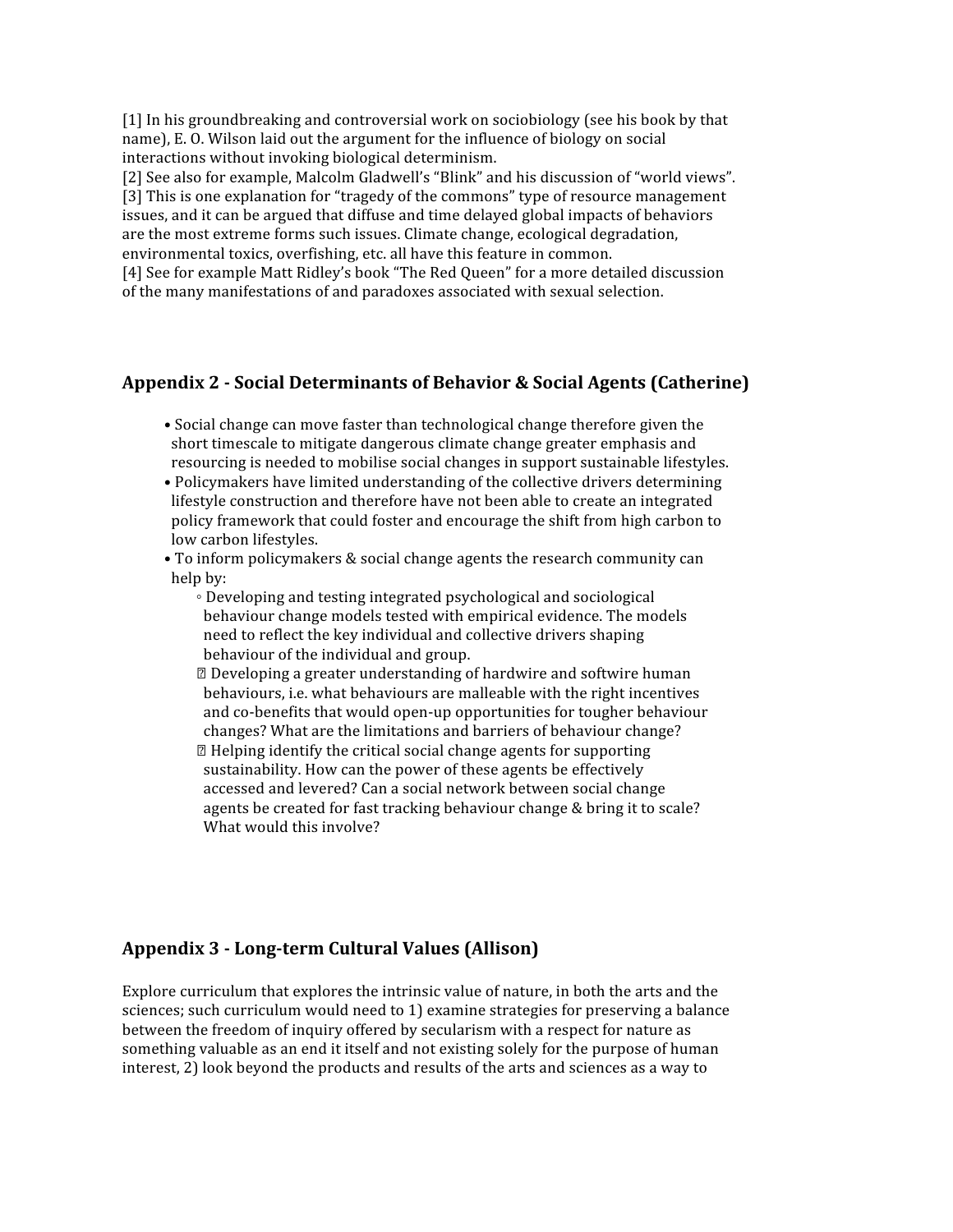recognize the intrinsic value of nature and more towards their processes and methodologies and the kinds of values they teach: patience, sincere observation and listening, respect, restraint from manipulating the process so that the outcome conforms to predetermined expectations. These are values inherent in both art and science that have been downplayed in our linear goal/product-oriented culture.

# **Appendix 4 Ethics (David)**

We are at a unique point in the history and evolution of the human species. Activities, which have sustained and advanced our societies during the twentieth century, are now the very ones that are threatening our continued existence. Burning fossil fuels has provided our species with an abundant supply of cheap and easily accessible energy. The solar-driven process that produced the fossil fuels of today required the absorption of CO2, which conveniently lowered CO2 concentrations, and therefore the temperature of the planet. Unfortunately, by essentially reversing that process, we obtain not only energy, but CO2 as a product as well.

An additional aspect of our challenge in responding to climate change is the fact that release of CO2 into the atmosphere changes the earth's climate with an inherent time delay due the dynamics of the global climate system. Our activities of today result in unwanted changes tomorrow. To respond to this crisis, a major evolutionary change in our species is required, but the classical model of change driven by an external force cannot apply. If we wait long enough to experience the full effect of global climate change, we will have waited to long. To prevent the changes that global warming will produce requires action before the changes are realized.

If our species is to successfully combat climate change, it will require a distinctly unique step in our evolutionary path. We are faced with the dilemma of consciously choosing to stop using a convenient, available, and profitable source of energy that we have grown accustomed to using. This choice requires that we seek a path that in the short term will be one of discomfort, difficulty, and sacrifice. Yet, if we do not cease our dependence on fossil fuel, all indications are that the problem will grow exponentially until we will cross the point of no return. At that point the increasing momentum of global warming will be beyond our ability to influence.

In general term, the issue we face is whether or not we have the capacity as a species to make decisions that deviate the from the path of lowest energy, least resistance, to one that inflicts a certain level of hardship and difficulty in foreseeable future, but contains the promise of survival and a better quality of life. Too successfully to negotiate this crisis would be a major evolutionary change, the likes that has never been observed. Working against such a transitions is time and human nature as we understand it to be.

The cold war between the United States and the Soviet Union shares important similarities to the climate crises, and therefore, may offer insights we can learn from. At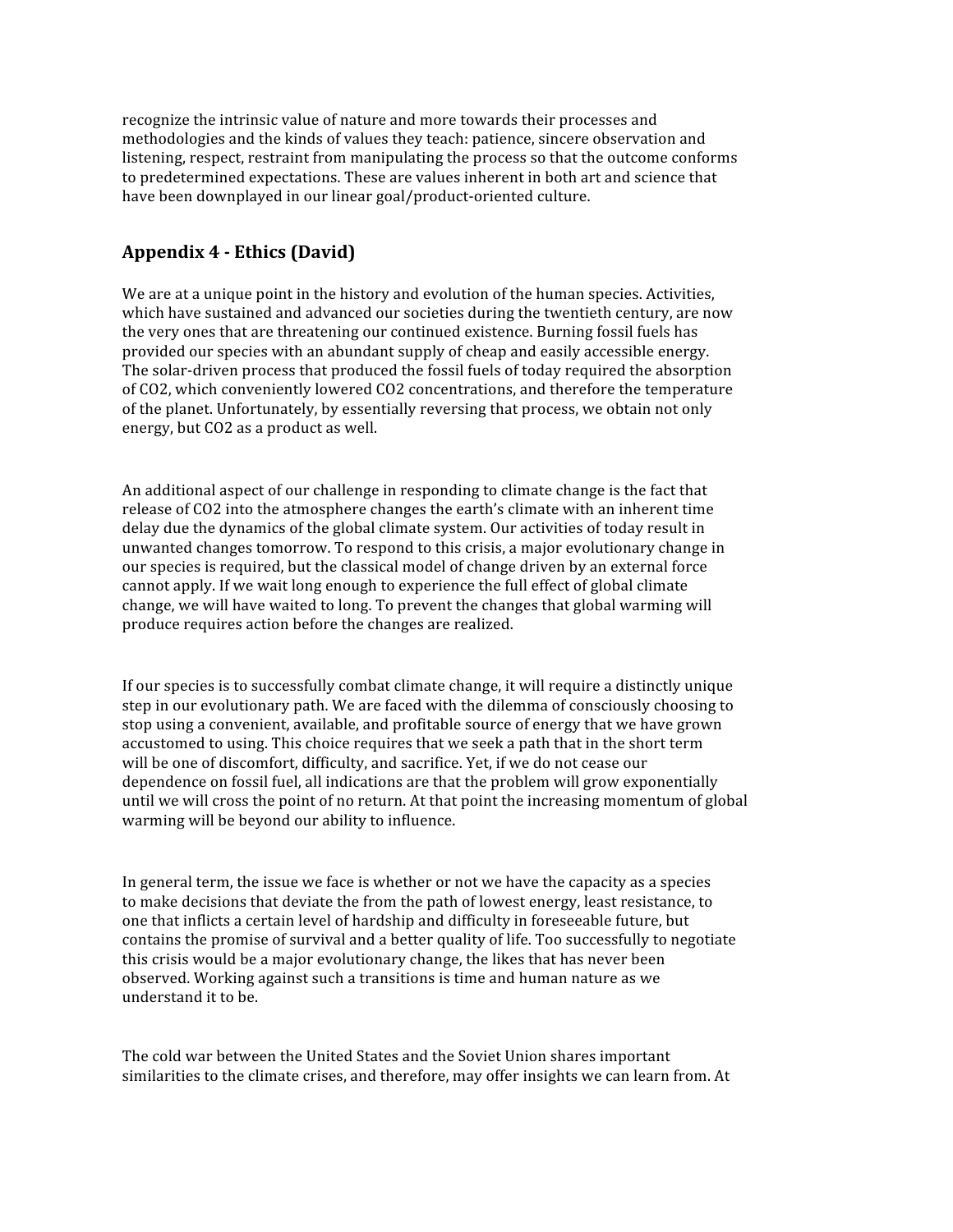the close of WWII, the United State chose to use two nuclear weapons against our species. Results from this action, along with scientific research, led to the realization that such behavior was unsustainable for our species, and as such the decision was made to never detonate a nuclear weapon on Earth again. Amazingly, so far we have met this challenge. Coincidentally, the challenge required to stop a nuclear holocaust contains many of the same elements that must be addressed to stopping global warming. Either, a nuclear holocaust or, the continued use of fossil fuels will lead to an unsustainable environment for our species. To face either of these challenges successfully, requires that all members of our species agree to the common constraints or success is not possible. The decision not to pursue a course of action must be made without the external physical external realities being realized. It is interesting to note that we can speak of "cooking the planet" by either the use nuclear weapons, or the continued use of fossil fuels. Thought the former would happened essentially instantaneously, and the latter over the course of decades.

We have the ethical responsibility to cease using fossil fuels as quickly as possible. The only conscientious path is to leave the remaining quantities of coal, gas, and oil in the ground. Decisions and actions made be government, or private enterprise, all contain underlying values and unexamined assumptions of the individuals involved, which in part, determine the direction and goal of that organizations effort. The question of what are appropriate values for society to embrace is a question that has, and will continue to evolve in response to the world experienced by its citizens. As we come to realize the impact our past choices have had upon the world and the unintended consequences for our future, as well as future generations, it is clear that the time has come to question our values that led to the effects we are only now beginning to experience in the biosphere. The survival of all species depends upon choices that we are free to make. As such, it is incumbent upon us to accept the ethical responsibility of insuring that our actions do not knowingly damage our earth's environment.

We need a "Global Cooling Race". The race to reach the moon set a mission for a nation, the race to decarbonize our energy sources sets the mission for a planet. As a species we possess creativity and ingenuity in excess, therefore, the challenge is to direct our efforts in a concerted manner. Once we make the conscious choice to cease following the dead end path of fossil fuels, we will have begun an exciting new era of human achievement, an era that holds the promise of continuing our adventure on planet earth.

### **Appendix 5 Developed versus Developing Countries (Yazhidi)**

The realization of sustainability at a global level is quite complex, diverse and requires different ingredients in spatial and temporal terms. This is more pronounced when considering developed and developing countries. In light of addressing this complexity at the two development levels, we need to understand and isolate the key issues that require strategic interventions at those levels and which can provide niches interfaces.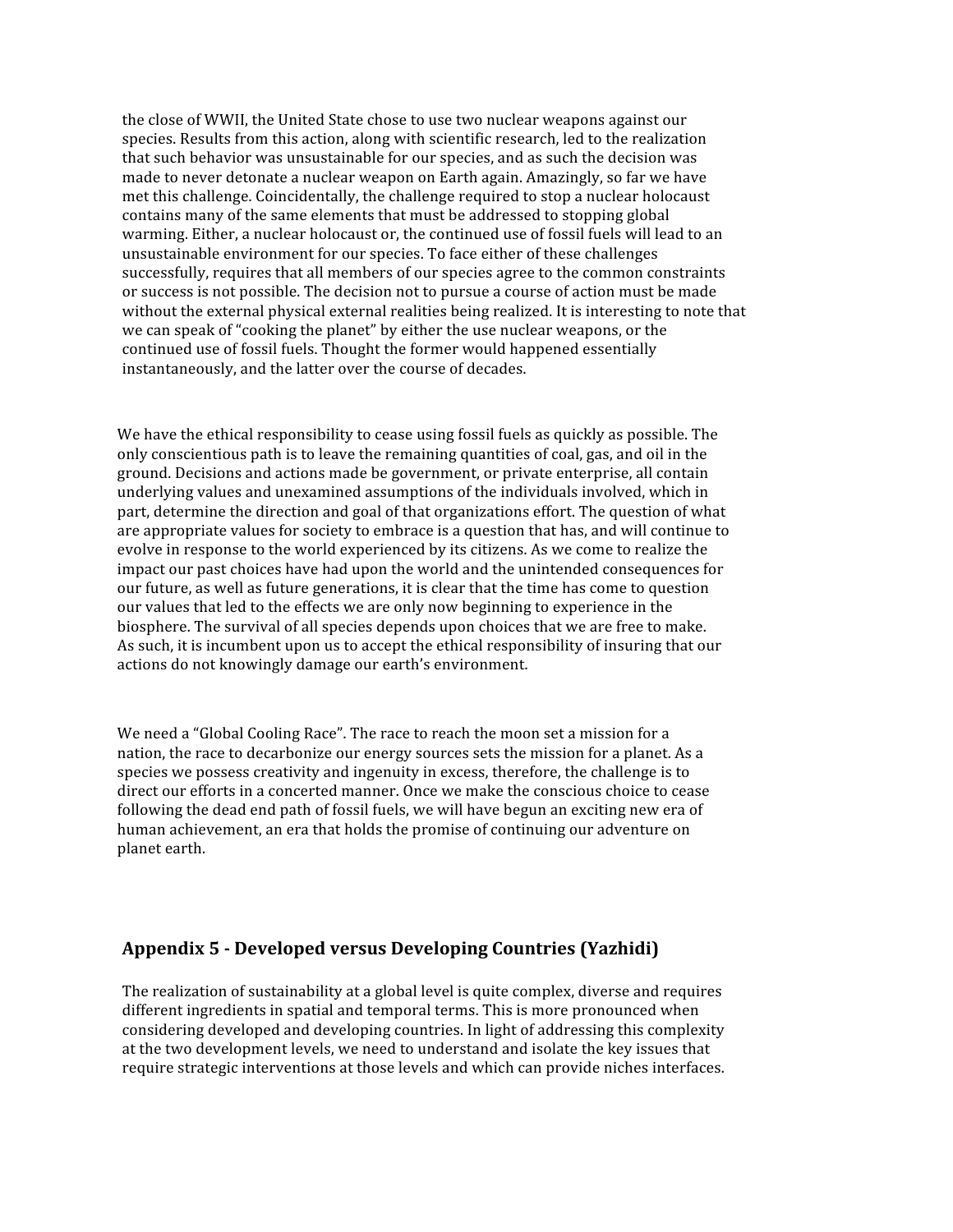Whilst the major threat to achieving sustainability in the developed countries is largely linked to consumption patterns that elicit emmissions and lead to massive resource extraction; in most developing countries high poverty levels coupled with rapid population growth that put enormous pressure on the natural resource emerge as the biggest threats. In respect of this diversity strategies for behavioural change and ultimately sustainability require different strategies and pathways at both the micro (local level) and macro level (global). The key questions may then be; what actions can be initiated or undertaken at individual level, local level and national level; and what actions need to be executed at global level? What interfaces exist at different levels? Drawing on experiences in developing countries and also understanding the major constraints, I would argue that transformations at a local level would entail understanding cultural constraints and harnessing/leveraging opportunities inherent in the community e.g. use of common resources such as grazing land in pastoral communities in Africa, communal agriculture in Africa etc. Such structures offer an organizational base and institutional framework for society mobilization and transformation. To obviate obstacles to sustainability and inculcate behavioural change, developing countries require innovations and novel strategies that will avail alternative livelihood options, optimize agricultural productivity and improve people's welfare. This will however require research to understand optimum levels beyond which welfare improvement does not become counterproductive or lead to unsustainable consumption patterns. They key actors will entail civil society for behavioural change at community level, governments for formulation of appropriate policies, institutional development and resource provisioning, multinational organizations for provision of funds and technological innovations, global players to address regional conflicts.

### **Appendix 6 Institute for Sustainability Innovation and Transformation (Alan)**

The are many possible ways to carry out our proposed research, but we submit that the challenges we face may require a novel type of institution to address them. Below is a description of the form such an institution might take.

#### **Mission**

The mission of the institute for sustainability innovation and transformation is to provide the ideas, implementation tools, and practitioners necessary to facilitate the emergence of resilient and sustainable communities throughout the United States. The institution is intended to be a hybrid organization that will research, train, and do. It will conduct research informed by the pressing needs of sustainability, provide education informed by practice, and initiate action based on innovation.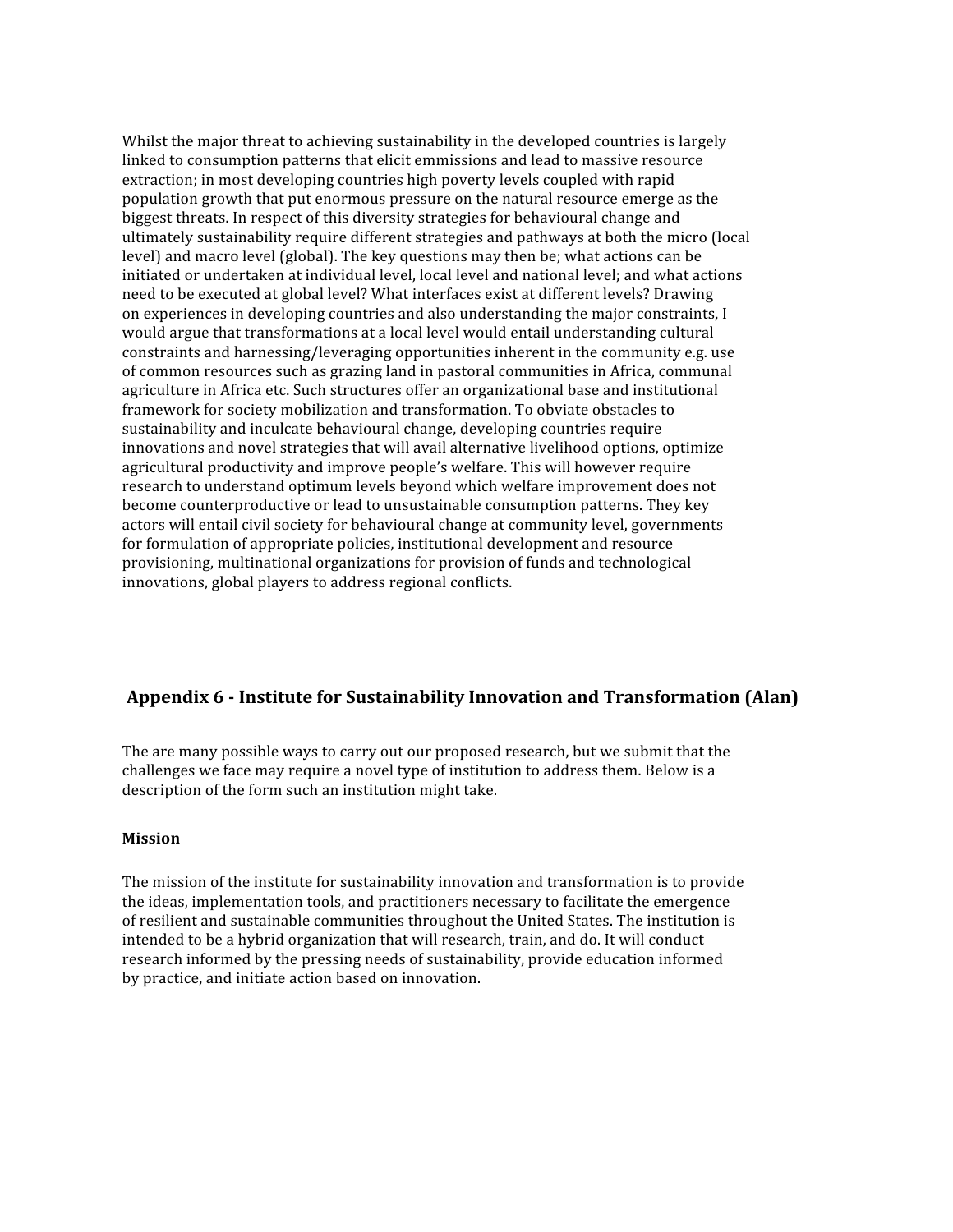#### **Vision**

In order to pass the America that our forefathers envisioned on to our children, we as a people must undergo a societal transformation. We know that while technology can aide us, the real tools of transition lie in people. The components for such a transition already exist, but we have not yet built the tools. While the talent and knowledge about sustainability exist, we do not yet have a corps ready for action. The goal of the Institute is to coordinate the living experiment of America's adaptation to sustainability, to build on the strength of people to develop the tools and strategies for a resilient and sustainable America.

There are four major divisions to the activities within the Institute. The first, research and applied knowledge generation, will bridge the gap between knowledge generation and action, drawing on the existing educational and institutional foundations within the US to rapidly develop the tools necessary to facilitate a equitable transition to a resilient and sustainable society. The second, education, training and dissemination activities, will develop and train a sustainability corps, a network of trained consultants and facilitators who can help communities to explore their options and develop strategies for transition. The third, consultation and implementation, will employ the sustainability corps to facilitate an adaptive, action‐based learning process across many communities, using the action research to inform applied research, to identify successful innovations, and coordinate the propagation and adoption of valuable strategies. The fourth division, collaboration facilitation, will help to steward the open, collaborative atmosphere that is critical to the success of the institute. The design of the institute is intended to be quite porous, with a constant flow of ideas, people, and resources in and out of the organization as well as across work boundaries.

#### **Organizational Components**

Research and Knowledge Generation ‐ The research activities main focus would be on generating mutually‐reinforcing strategies for transition. Research teams would work closely with universities and consulting teams to inform innovation with the existing knowledge base and active practice.

Training, Knowledge Exchange & Dissemination ‐ The training facilities would have three tracks, an apprenticeship for aspiring practitioners, a journeyman program for continuing training of current practitioners, and residence program for masters. Each track would involve applied research, work with a consultation team, and collaborative learning assignments. In addition to training practitioners at many levels, the division would be responsible for structuring tools for dissemination of successful strategies and providing forums for the exchange of ideas from practitioners across disparate geographical areas.

Consultation and Implementation ‐ Consultation activities would be conducted at multiple scales, from working with regional and city governments to neighborhood associations. The role of consultation teams would be to provide a pragmatic tools, training, and planning assistance in the process of moving towards greater localized communities in each of the focus areas. Consultation activities would provide a significant part of the revenue supporting the activities of the Institute.